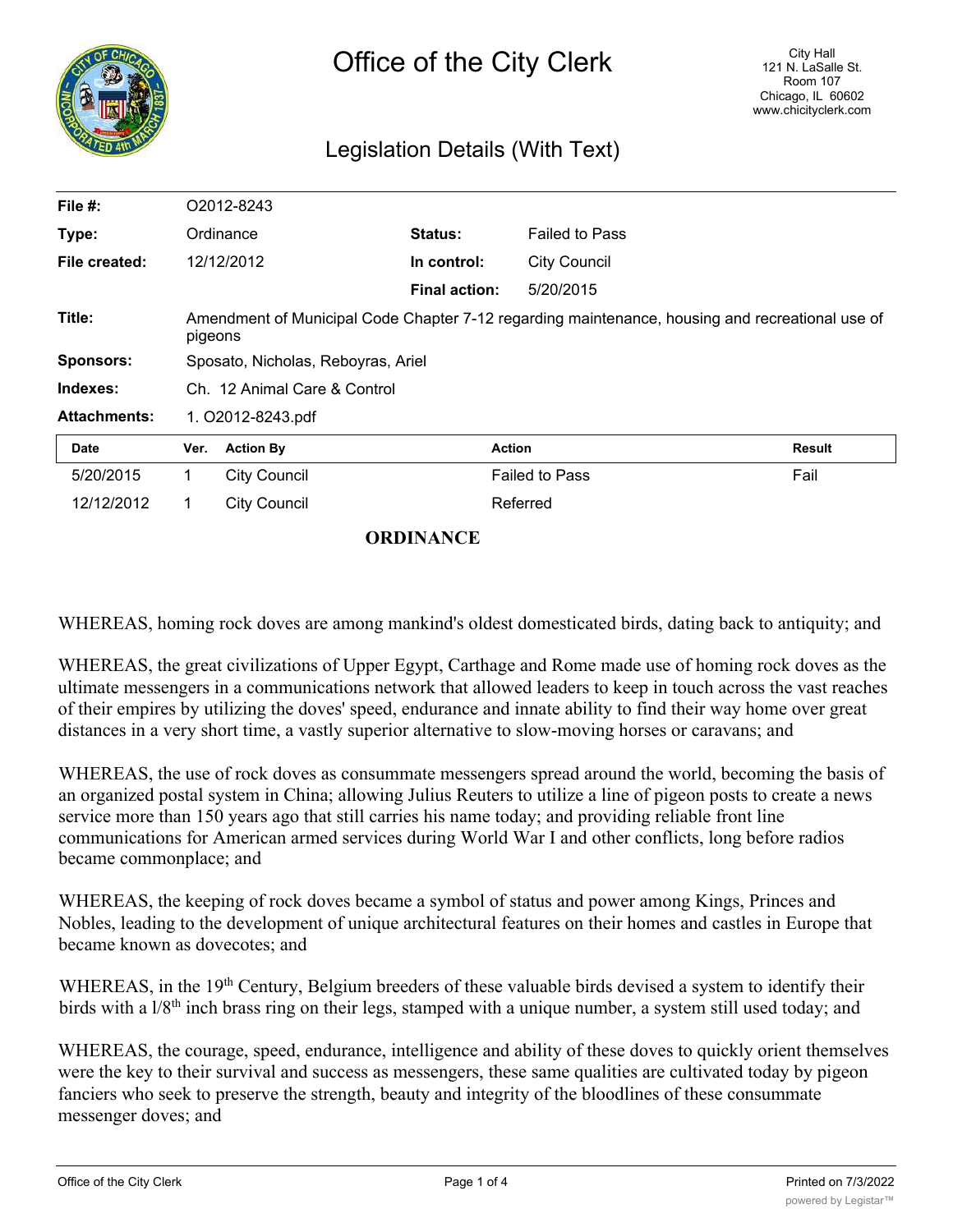WHEREAS, Chicago breeders of these pedigreed rock doves seek a lawful means to protect and keep these majestic birds at their homes in enclosures called lofts that are inspected and certified on a regular basis to ensure the birds are kept in clean, sanitary and healthy conditions; now, therefore

## **BE IT ORDAINED BY THE CITY COUNCIL OF THE CITY OF CHICAGO:**

SECTION 1. The above recitals are expressly incorporate in and made a part of this ordinance as though fully set forth herein.

SECTION 2. Chapter 7-12 of the Municipal Code of Chicago is hereby amended by adding language underscored by deleting language struck through, as follows:

## **7-12-387 Restrictions on pigeons.**

(a) For purposes of this section only the following definition applies:

"Pigeon" means any live bird of the Family Columbidae.

b) It shall be unlawful for any person to import, sell, own, keep or otherwise possess any live pigeon within any area designated as a residence district under the Chicago Zoning Ordinance. Nothing in this subsection prohibits any person from transporting a live pigeon through a residential district, if the pigeon is caged during transport and not released in a residential district.

c) It shall be unlawful for any person to construct or maintain any coop or cote that is, or may be used for the storage, maintenance or sheltering of any live pigeon within any area designated as a residence district under the Chicago Zoning Ordinance.

d) The provisions of subsections (b) and (c) of this section shall not apply to the keeping of pigeons as part of an exhibit at either Lincoln Park Zoo or the zoo at Indian Boundary Park.

e) The provisions of subsections (b) and (c) of this section shall not apply when the following provisions have been met:

- 1. The owner of the pigeons is a member in good standing of a recognized national not-for-profit professional organization, or its local affiliate, that requires a minimum standard of care for the keeping and recreational use of pedigreed rock doves, homing pigeons or carrier pigeons from the species "columba livid" under currently accepted standards of pigeon husbandry and hygiene, and further, that requires members to:
	- a. Undergo a periodic certification for any enclosure (pen, cage, loft, coop, aviary, shed or other fully enclosed structure where pigeons are housed and confined) maintained by the member within the City of Chicago;
	- b. Register each and every mature pedigreed pigeon (aged 30 days or older) with the national membership organization; and
	- c. Band each and every mature pedigreed pigeon maintained by the member with the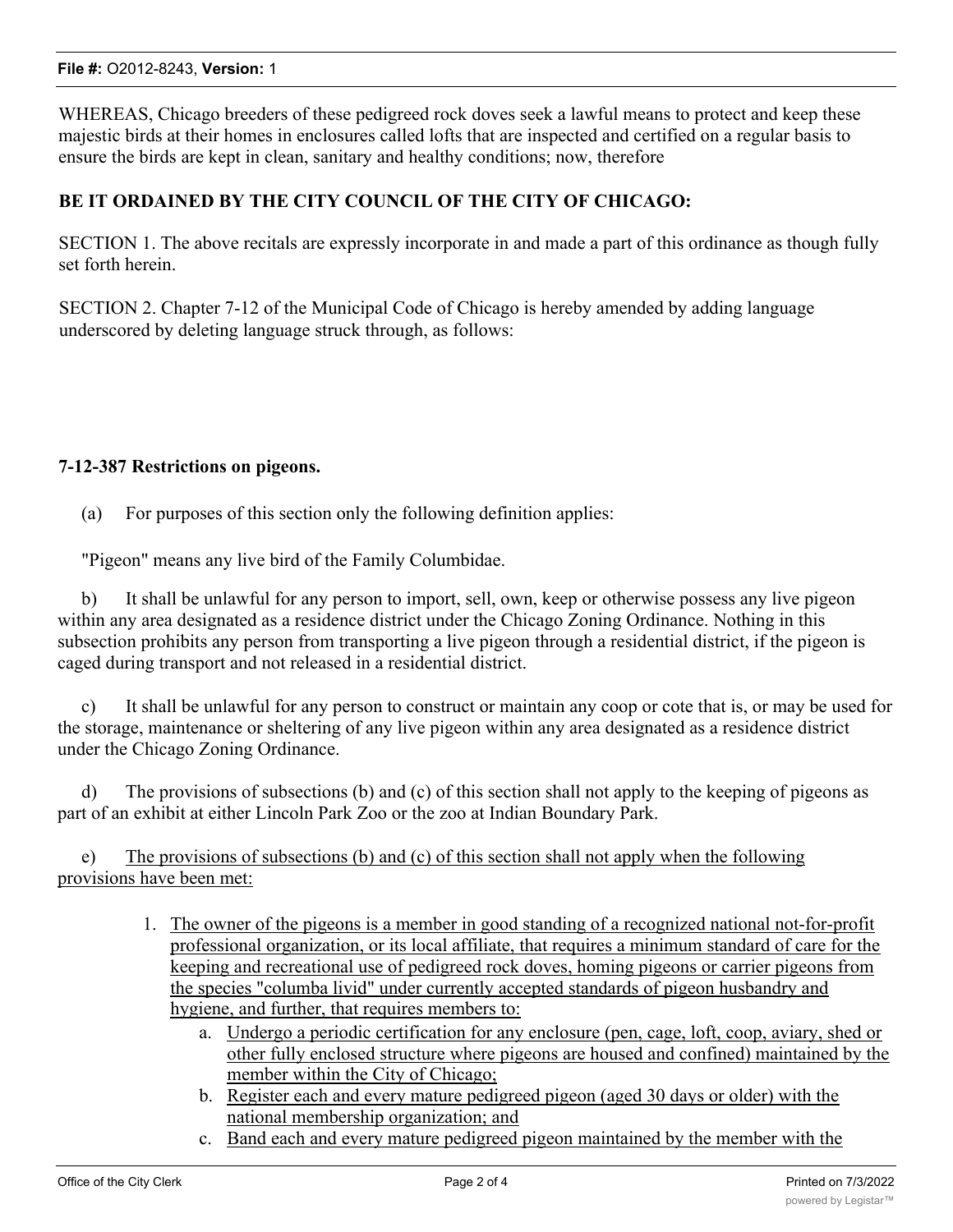registration number assigned by the national membership organization to that pigeon.

- 2. Additional standards of care and treatment for registered pedigreed pigeons within the City of Chicago shall include:
	- a. The enclosures shall be of sufficient size and design, and constructed of such material, that it can be maintained in a clean and sanitary condition;
	- b. There shall be at least one (1) square feet of floor space in any enclosure for each mature pigeon;
	- c. All feed shall be stored in such containers as to protect against intrusion by rodents and other vermin;
	- d. Droppings shall be handled in a sanitary manner within a closed container and disposed of properly;
	- e. All pigeons shall be controlled by their owner so that they do not constitute a nuisance to neighboring property owners;
	- f. All pigeons shall be fed only within the confines of the enclosure; and
	- g. All pigeons registered to the owner shall be confined to the enclosure, except for limited periods necessary for exercise, training and competition between the hours of 6:00 AM and 8:00 PM, and such pigeons shall not be released for flying which have been fed within the previous four  $(4)$  hours.
- 3. All enclosures shall prominently display at all times on the exterior of the enclosure a valid certification by the certifying national organization which lists the owner's name, address and membership number; the name, signature, address, and telephone number of the certifying inspector(s); the name, address and telephone number of the certifying national organization; and the renewal date of the certification.
- 4. It is the duty of each certified pigeon owner to register at least once every three years with the city clerk on forms as prescribed by the city clerk.
	- a. Application forms shall contain the owners name, signature, street address, valid membership number of a recognized pedigreed pigeon national organization, and other information required by the City Clerk.
	- b. As part of the registration application, pedigreed pigeon owners must submit a copy of the most recent enclosure certification from a recognized pedigreed pigeon owners national organization necessary to meet the requirements of this ordinance.
	- c. A processing fee of \$150.00 may be charged to the registrant.
	- d. The city clerk shall keep on file, for three years from date of issue, a copy, which may be an electronic copy, of each registration application issued.
	- e. Any person who knowingly makes a false statement of material fact on any pedigree pigeon owners registration shall be subject to the provisions of Section 1-12-010 of the Municipal Code
	- f. Current registration forms must be prominently displayed at all times on the exterior of the pigeon enclosure.
- 5. Any registered pedigreed pigeon owner who fails to meet the requirements of this paragraph (e),